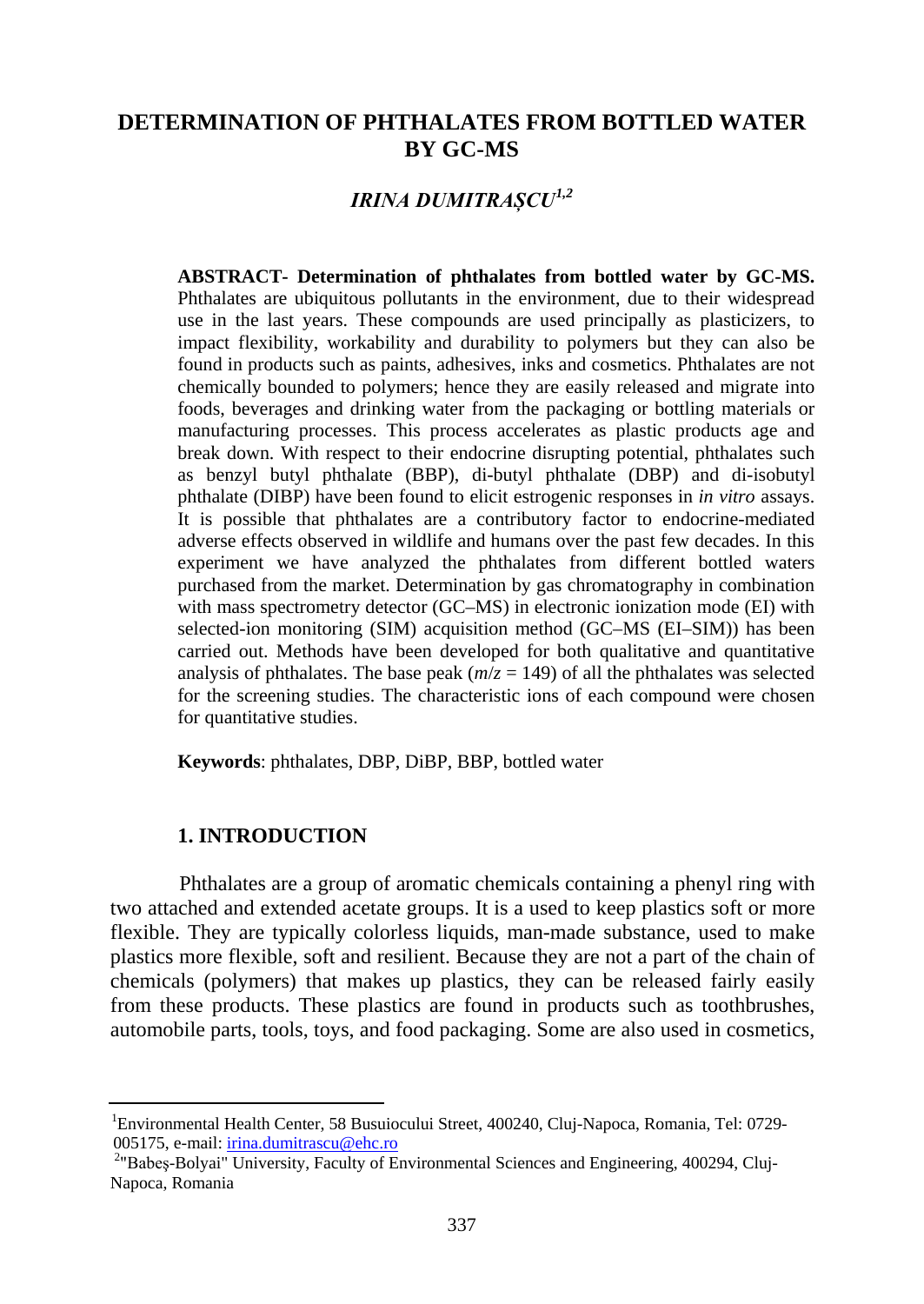insecticides, medical tubing, aspirin, blood storage bags and adhesives [ATSDR, 2008; Kotowska et al, 2006].

Phthalates are easily released and migrate into foods, beverages and drinking water from the packaging or bottling materials or manufacturing processes.This process accelerates as plastic products age and break down. With respect to their endocrine disrupting potential, phthalates such as benzyl butyl phthalate (BBP), di-butyl phthalate (DBP) and di-isobutyl phthalate (DIBP) have been found to elicit estrogenic responses in in vitro assays. It is possible that phthalates are a contributory factor to endocrine-mediated adverse effects observed in wildlife and humans over the past few decades [Amiridou and Voutsa, 2011].

The consumption of bottled water in Romania has been growing up the last decades similarly to the trend observed worldwide.

In this paper, the studies of gas chromatography in combination with mass spectrometry detector (MSD) for the determination of diethyl phthalate (DEP); dibutyl phthalate (DBP); di-iso-butyl phthalate (DiBP); benzylbutyl phthalate (BBP) and di-2-ethylbutyl phthalate (DEHP) have been reported.

## **2. EXPERIMENTAL**

#### **2.1. Reagents and materials**

Phthalate esters were supplied from Cambridge Isotope Laboratories and Supelco. Dichlorometane was supplied from Labscan and anhydrous sodium sulfate was purchased from Merck.

## **2.2. Sample preparation**

Commercially available bottled waters from randomly chosen brands were purchased from local markets. The water sample from each brand was divided in three parts. Characteristics of the examined bottled waters as shown in their labels are presented in Table 1. The first was analyzed immediately upon purchase. The other two parts of samples were stored in the fridge (at approximately 4°C degrees) and respectively at room temperatures (at approximately 24°C degrees), near heater and directly exposed to sunlight, for 20 days during the period December 2011– January 2012.

|                   | <b>Bottled</b> waters |                       |                    |                       |                       |  |
|-------------------|-----------------------|-----------------------|--------------------|-----------------------|-----------------------|--|
|                   |                       | 2                     | 3                  | 4                     |                       |  |
| Bottle type       | PET                   | <b>PET</b>            | $PET-1$            | <b>PET</b>            | <b>PET</b>            |  |
| Bottle volume (1) | 2                     | $\overline{c}$        | $\overline{c}$     | $\overline{c}$        | 2                     |  |
| Water type        | natural<br>mineral    | carbonated<br>mineral | natural<br>mineral | carbonated<br>mineral | carbonated<br>mineral |  |
|                   | water                 | water                 | water              | water                 | water                 |  |
| pH                | 7.91                  | 5.79                  | 7.38               | 5.48                  | 4.87                  |  |
| $Na+$             | 0.98                  | 245                   | 1,2                | 20,24                 | 1,2                   |  |
| $Mg^{2+}$         | 2.88                  | 45,7                  | 4,7                | 48,51                 | 4,23                  |  |
| $Ca2+$            | 66.68                 | 261,2                 | 15,51              | 163,5                 | 15,51                 |  |
| $K^+$             | 0.45                  |                       | 0,7                | 4,6                   | 0.67                  |  |
| HCO <sub>3</sub>  |                       | 1589                  | 72,0               | 762,5                 | 69,98                 |  |

**Table 1.** *Characteristics of the examined bottled waters*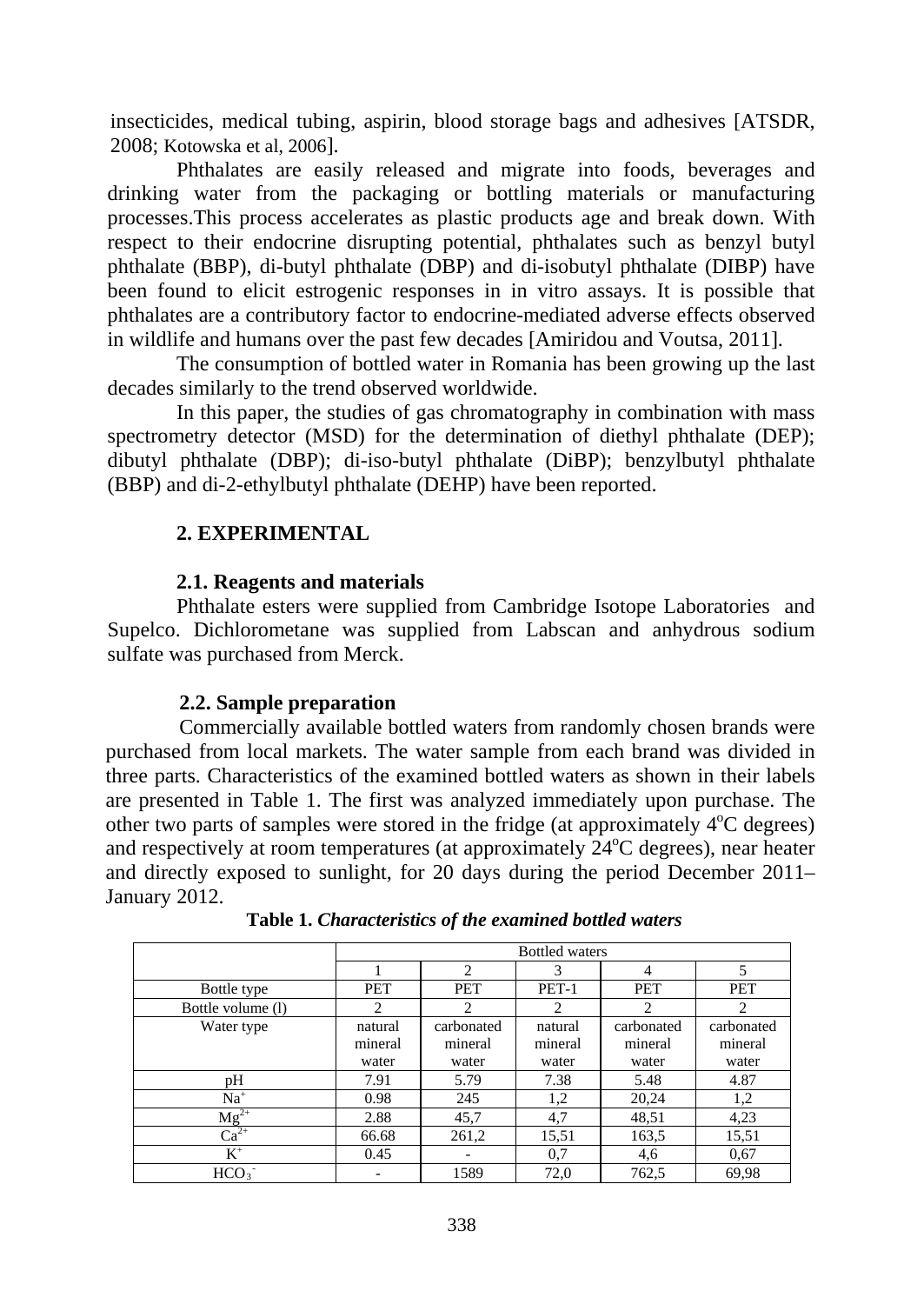Sample analysis was performed following the method of Amiridou and Voutsa, 2011. Water sample (500 mL) was transferred from the bottle to a separating glass funnel. Liquid–liquid extraction with dichloromethane  $(3\times50 \text{ mL})$ was employed for the isolation of phthalates. The combined extracts were poured through a chromatographic column filled with anhydrous sodium sulfate and concentrated in the evaporator and further under a gentle stream of nitrogen to 1 mL.

#### **2.3. Analytical determination**

The analysis was performed using a gas chromatograph (Shimadzu GC-2010) coupled with an mass spectrometer (Shimadzu QP 2010) and an autosampler (AOC 20i, Shimadzu Corporation). Compounds were separated on a TraceGold TG–5MS 5% diphenyl–95% dimethyl polysiloxane capillary column (30m length, 0.25mm i.d., 0.25mm film thickness) from Thermo Scientific.

The compounds were separated using the following oven program: the column temperature was initially set at 80  $\circ$ C for 2 min, then increased at a rate of 17 ◦C/min up to 320 ◦C which was maintained for 5 min. Helium carrier gas (99.9999% purity) was maintained at a constant rate of 1.2 mL/min. The temperature at the injector was 150 ◦C. The ion source and transfer line temperature was set at 280 ◦C and at 320 ◦C, respectively. Mass spectra were obtained using electron impact ionization (70 eV).

The identification of target compounds was based on the relative retention time, the presence of target ions and their relative abundance. Three ions were chosen to be monitored by mass spectrometer detector with selected-ion monitoring (MS-SIM) mode according to the mass spectra characteristic features obtained in the full-scan mode and by comparison with the NIST05 library reference spectral bank. To evaluate the mass spectral fragmentation pattern of each compound, a standard solution (1000 µg/L) of each compound was analyzed by capillary GC– MS in the full-scan mode, for which the target (base peaks) and qualifier ions were chosen to attain the best response in the SIM mode acquisition. By monitoring those selected ions, good sensitivity and selectivity as well as symmetrical peak shape could be achieved under the optimized capillary GC–MS(EI-SIM) conditions in a suitable analytical time  $\left($   $\lt$  22 min), using locking conditions for precise retention times [Serodio and Nogueira, 2006].

The instrumental calibration was performed with standard mixtures ranging from 0.01 to 100  $\mu$ g/L for the five phthalates, using the corresponding target ion abundances. An instrumental LOD of 0.05 µg/L was found for DEP, DEHP and 0.01 µg/L for DBP, DiBP and BzBP. Table 2 summarize the SIM ions selected, the retention times under lock conditions, the linear dynamic range and instrumental LODs.

The eventual laboratory contamination was monitored by analising blank samples. They were obtain from distillated water treated in the same manner as the water samples.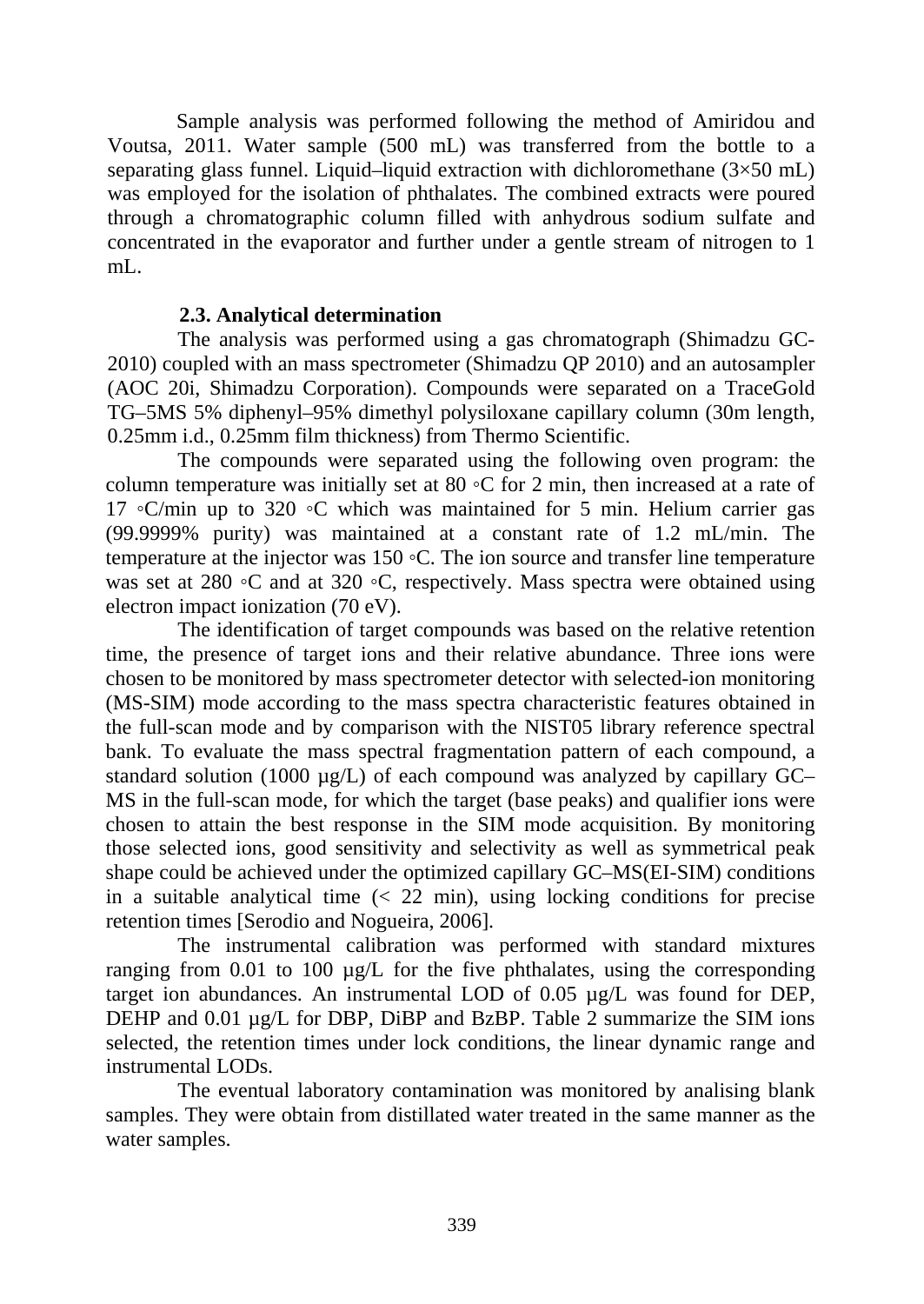| <b>Phthalates</b>                    | <b>SIM</b> ions | <b>Retention</b><br>time (min) | Linear range<br>$(\mu g/L)$ | <b>LOD</b><br>$(\mu g/L)$ |
|--------------------------------------|-----------------|--------------------------------|-----------------------------|---------------------------|
| Diethyl phthalate (DEP)              | 149/177/65      | 9.413                          | $0.01 - 100$                | 0.05                      |
| Dibutyl phthalate (DBP)              | 149/73/147      | 11.23                          | $0.01 - 100$                | 0.01                      |
| Di-iso-butyl phthalate<br>(DiBP)     | 149/57/41       | 11.81                          | $0.01 - 100$                | 0.01                      |
| Benzyl butyl phthalate<br>(BBP)      | 149/91/65       | 14.003                         | $0.01 - 100$                | 0.01                      |
| Di(2-ethylhexyl) phthalate<br>(DEHP) | 149/167/57      | 15.063                         | $0.01 - 100$                | 0.05                      |

**Table 2.** *SIM ions, retention time under lock conditions, linear dynamic range and instrumental LODs achieved for the five phthalates by GC–MS(EI-SIM).*

The instrumental calibration was checked with standard solution analized in each batch of 6 samples.

## **3. RESULTS AND DISCUSSION**

The concentration range for phthalates in the water samples was between 7.85 to 62.1 (fig. 1).



**Fig. 1***. Phthalates concentration under different condition; 1,2,3,4,5 are the number of analyzed sample water upon purchase; R – water was stored in the fridge at 4<sup>o</sup> C; C*water was stored at room temperature (24°C), near a source of heat and sunlight.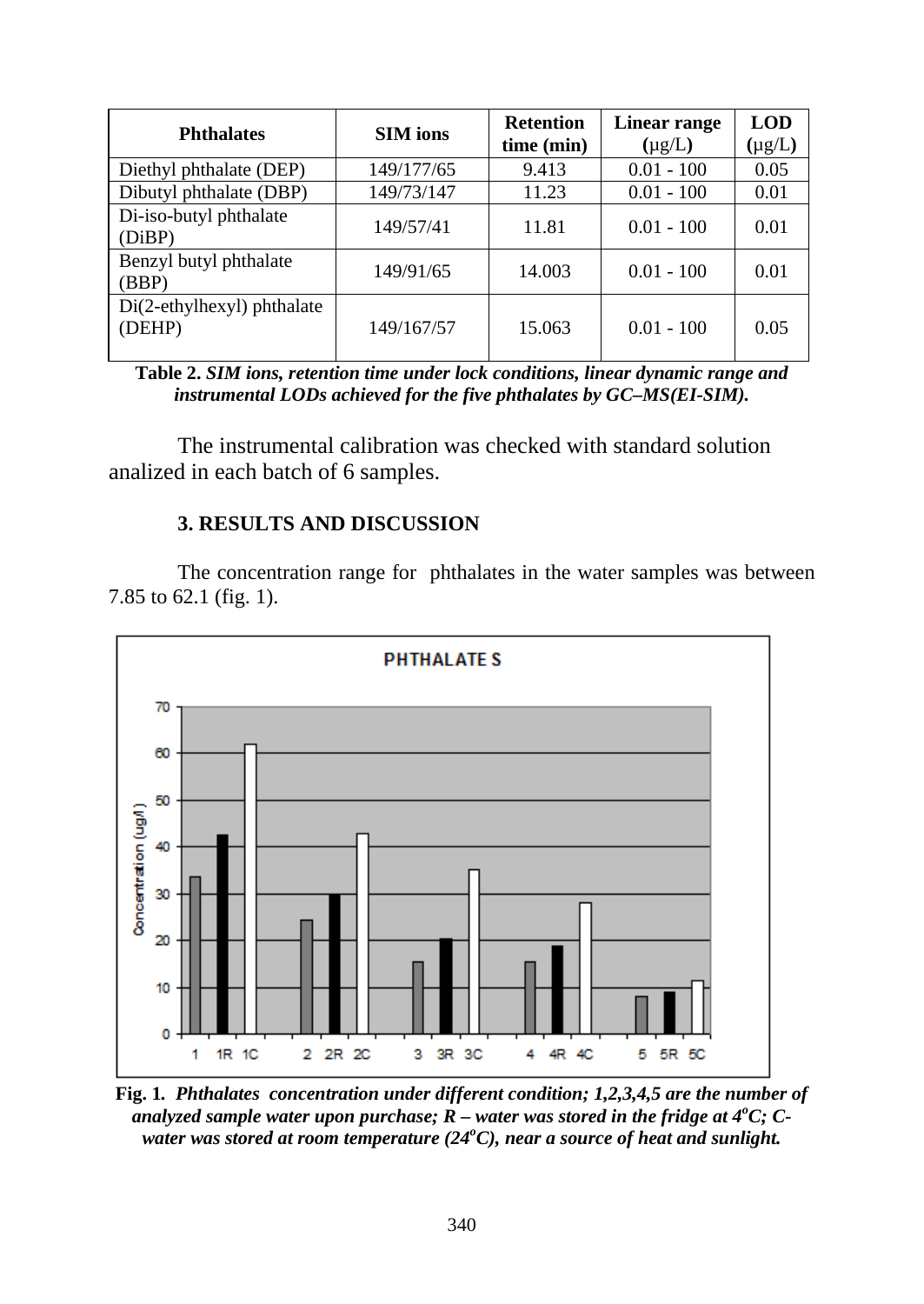In natural mineral water samples growth rate of phtahalates concentration is higher than the carbonated water samples which means that pH has an important part in phthalates transfer from plastic to water.

DBP, DiBP and DEHP are found in high concentration (fig.2, fig.3, fig.4, fig.5). The concentration of benzyl butyl phthalate was lower than the detection limit of the metod. DEHP was found in concentrations between 1.04 for carbonated water number 5 to 17.6 in mineral water number 1 kept at room temperature (fig. 2).



**Fig. 2***. DEHP concentration under different condition; 1,2,3,4,5 are the number of analyzed sample water; 4C – water was stored in the fridge at 4<sup>o</sup> C; 24 C- water was stored at room temperature (24<sup>o</sup> C), near a source of heat and sunlight.*



**Fig. 3***. DEP concentration under different condition; 1,2,3,4,5 are the number of analyzed sample water; 4 C – water was stored in the fridge at 4<sup>o</sup> C; 24 C- water was stored at room temperature (24<sup>o</sup> C), near a source of heat and sunlight.*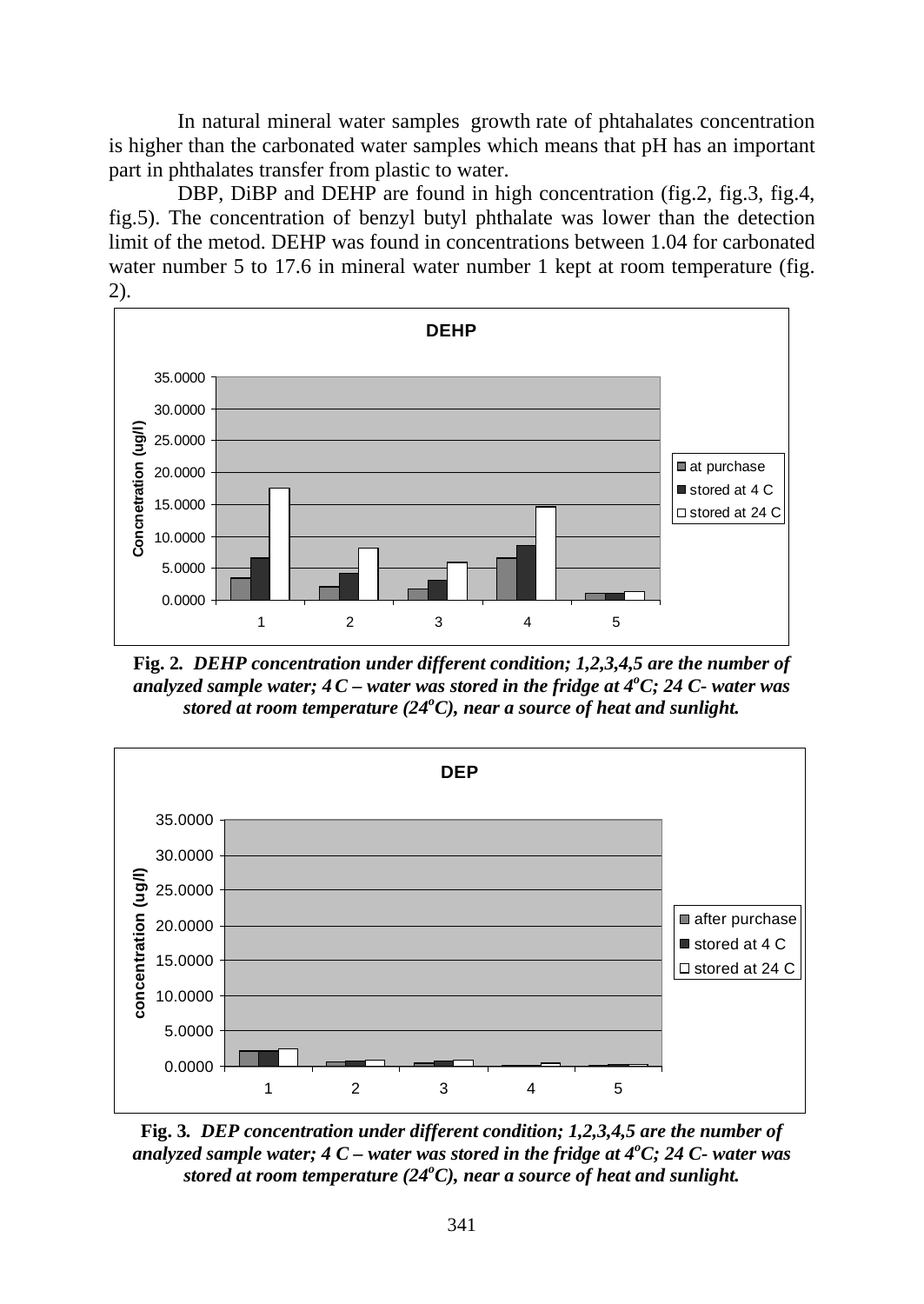All water samples had low concentrations for DEP ranging from 0.2 for carbonated water number 4 to 2.47 in mineral water number 1 kept at room temperature (fig. 2).

DBP and DiBP were found in high concentration in all water samples from 1.67 for carbonated water number 5 to 32.01 in mineral water number 1 kept at room temperature (fig. 2).



**Fig. 4***. DBP concentration under different condition; 1,2,3,4,5 are the number of analyzed sample water; 4 C - water was stored in the fridge at 4<sup>o</sup> C; 24 C- water was stored at room temperature (24<sup>o</sup> C), near a source of heat and sunlight.*



**Fig. 5***. DiBP concentration under different condition; 1,2,3,4,5 are the number of analyzed sample water;4 C- water was stored in the fridge at 4<sup>o</sup> C; 24 - water was stored at room temperature (24<sup>o</sup> C), near a source of heat and sunlight.*